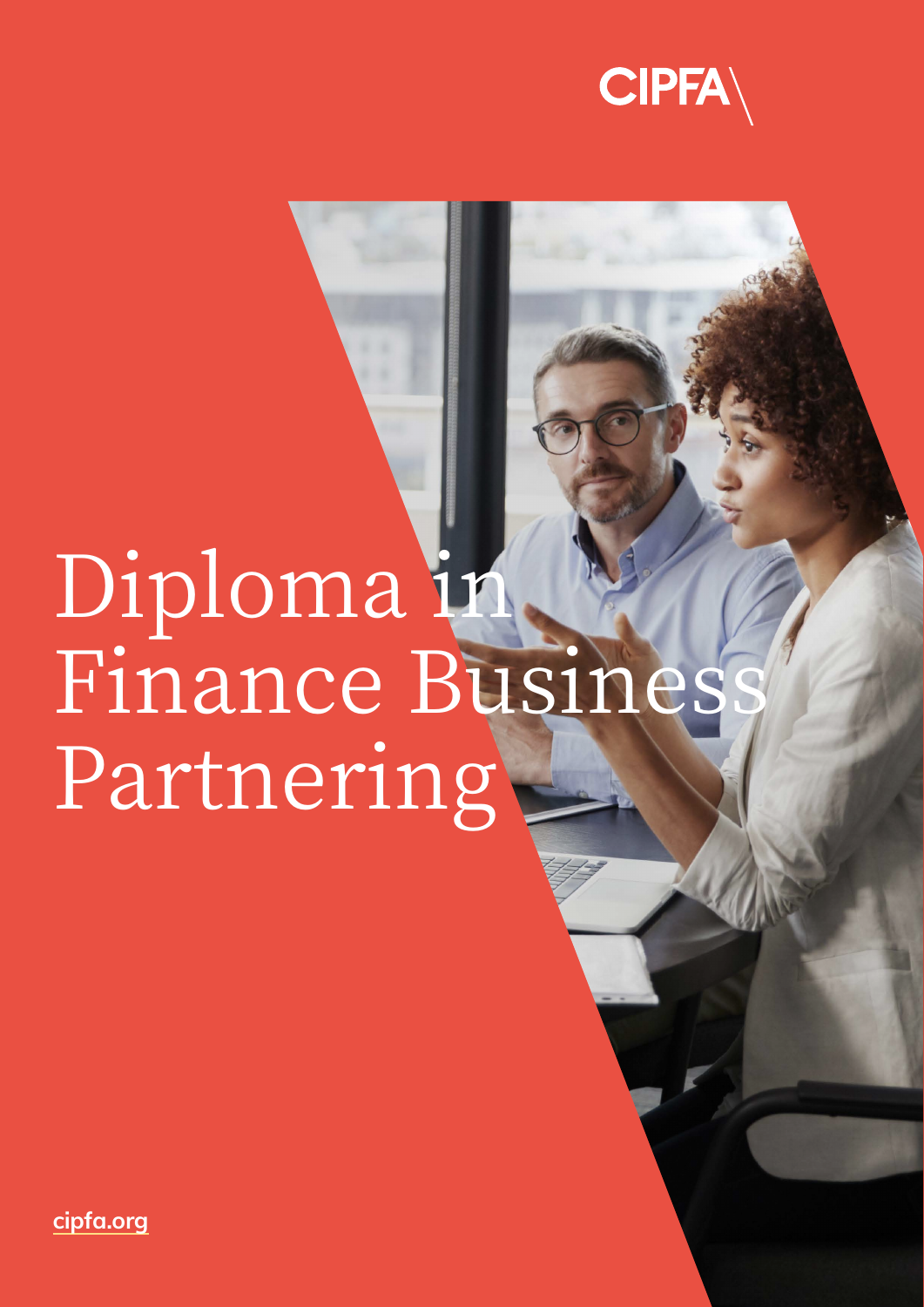## About the course

Central government has been championing finance business partnering in the context of its wider transformational agenda since its Review of financial management in government in 2013. It is now being embraced across the wider public sector as a radical alternative to the traditional finance role.

The Finance Business Partner (FBP) model offers a fresh way of meeting the numerous challenges faced by the public sector and is wholly supported by CIPFA.

It enables finance practitioners to use their expertise to advise and guide decision makers – giving them a better understanding of the financial implications of their operational and strategic policy decisions.

#### **Programme focus**

The CIPFA Diploma in Finance Business Partnering focuses on the skills, knowledge and expertise required to operate effectively as an FBP. Blending on-line and classroom based training and using a range of methodologies and current best practice, it will enable you to:

- Support your organisation from both a strategic and operational perspective
- Maximise your influence and the professional support you can offer
- Maximise and enhance the relationship between finance and non-finance professionals across your organisation
- Place finance at the heart of decision making
- Develop a more commercial approach within your organisation.

#### **Who is the course aimed at?**

The CIPFA Diploma in Finance Business Partnering is aimed at:

- Existing FBPs
- Those who have undertaken traditional finance functions but whose role now requires them to engage with and provide advice and support to service managers to promote effective decision making for better value for money.

#### **Duration**

The CIPFA Diploma in Finance Business Partnering is completed over approximately 10 months. This includes:

- Four days of classroom learning
- Approximately 100 hours of additional work to complete course reading and assessment requirements.

#### **Your CPD**

All CIPFA training counts towards your continuing professional development (CPD). If you are a CIPFA Chartered Member, you are required to undertake a minimum of 20 hours of relevant CPD activity each year as part of maintaining your professional competence and to develop skills and knowledge.

For full details visit: **www.cipfa.org/cpd**

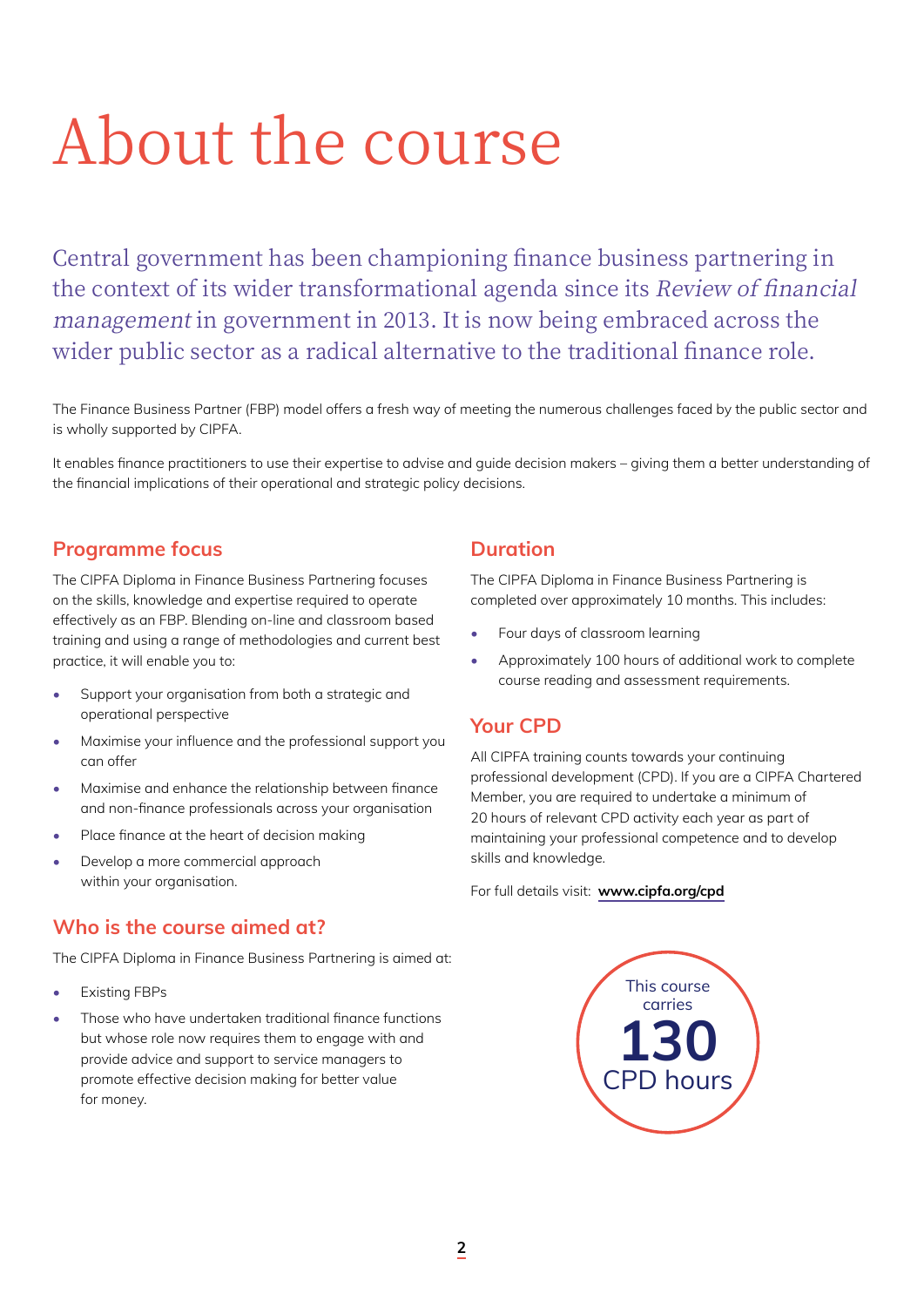### Course outline

The course comprises a series of modules delivered over four days, as described below.

#### **Day one**

#### **Module 1 – Finance Business Partnering**

- An overview of the role of the FBP in the wider context
- The key skills and behaviours of an effective FBP
- The strategies required to successfully embed Finance Business Partnering within an organisation

#### **Module 2 – Commercial acumen**

- The importance of commercial acumen and skills in the modern public services
- How public bodies are developing to become more commercial in their outlook and strategy
- The importance of the FBP role in supporting the move to a more commercial environment

#### **Day three**

#### **Module 4 – Behavioural skills and emotional intelligence**

- The behavioural skills and emotional intelligence needed to manage the relationship with internal and external clients to ensure the needs of all parties are met
- The importance of understanding organisational relationships

#### **Module 5 – Influencing skills: impact and presence**

- The nature of influencing through partnerships and alliances in flatter organisations
- How to develop and use influencing skills at senior levels to improve your own and organisational effectiveness for win/win outcomes in a changing business environment

#### **Day two**

#### **Module 3 – Organisational Strategy and Communicating with Impact**

- How to develop an organisational strategy and shape a finance function to respond
- Using written and verbal presentation techniques that meet the needs of specific stakeholders
- How to create impact and presence when working with others at senior levels

#### **Day four**

#### **Module 6 – Transformational change**

- How to influence strategies for planning aimed at bringing about large scale, complex change programmes
- The key success factors and the risks that have to be managed, as well as the pitfalls, problems and challenges
- The process of transformational change and the practical planning and management of transformational change, using accepted models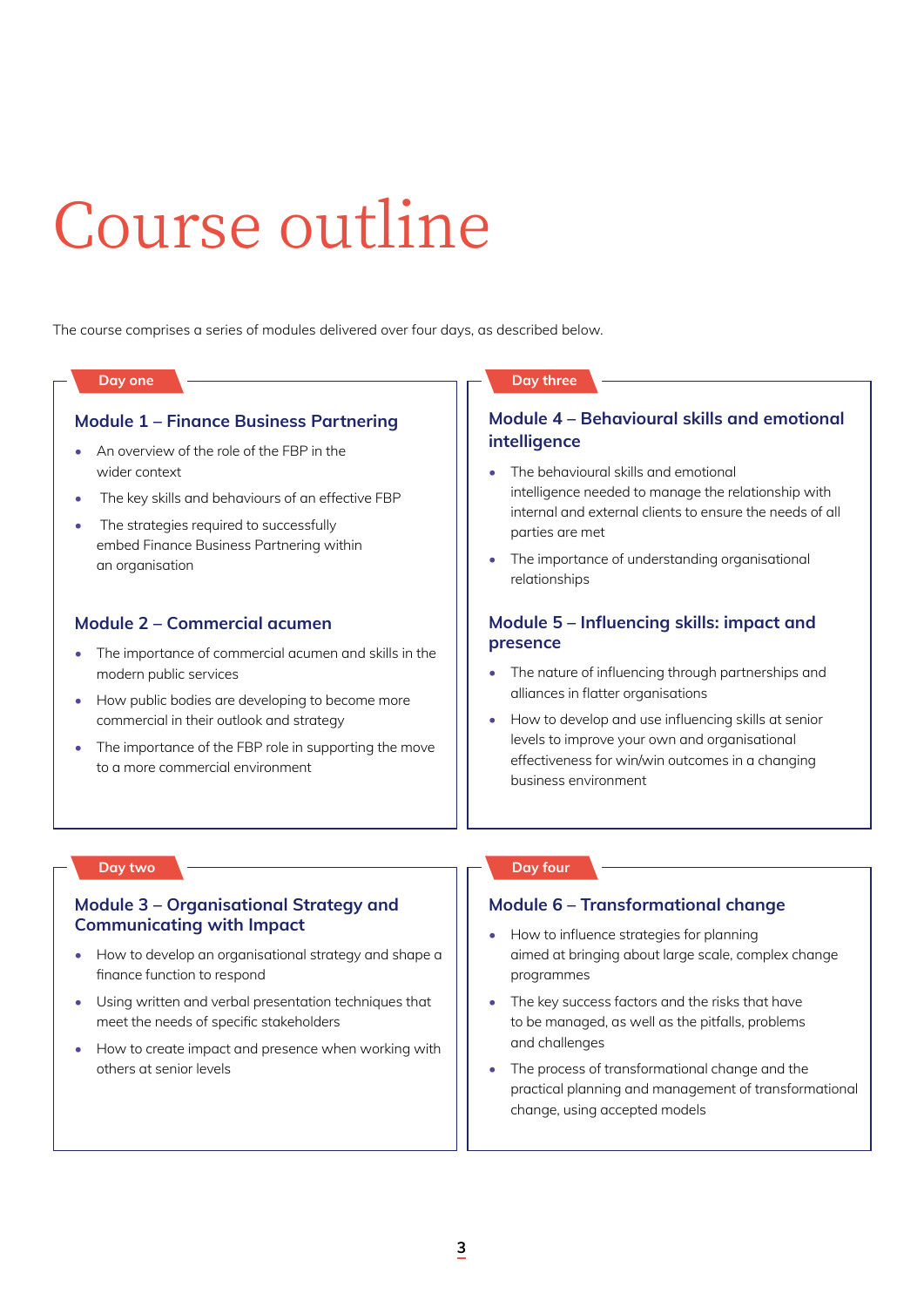#### **Assessment**

For each module you will be asked to submit a written assignment in which you provide an analysis of the issues raised during each module and discussion on how you could apply the learning to your work place and into your own work practices.

Your assignments will be marked against assessment criteria which will be shared with you and your course tutors will provide support and guidance throughout.

#### **Accreditation**

On successful completion of the modules and associated assessment, you will be awarded the CIPFA Diploma in Finance Business Partnering. The Diploma has been mapped as broadly equivalent to a level seven (postgraduate) qualification in relation to degree of challenge.

Accreditation will require participants to complete reflective activities on each workbook, and this will also be covered in the face-to-face sessions.

#### **CIPFA membership**

On successful completion of the programme, you can apply for CIPFA Affiliate membership. If you're not already a CIPFA member, this is a great way to access a wealth of resources and networking opportunities.

To find out more and apply, click on 'Other professionals' at: **www.cipfa.org/join**

#### **Pricing**

#### Delegates pay **£2,500 + VAT**

A 10% discount is available to all CIPFA members. The course fees include:

- Tuition and all course materials
- Assessment, marking and moderation
- **Certification**

#### **How to book your place**

Search for course dates and location details at:

**www.cipfa.org/fbp** or **call** +44 (0)20 7543 5600

#### **In house delivery**

The programme can be delivered in-house at your location, saving you valuable time and money.

This is especially cost-effective for organisations interested in training a number of individuals or whole teams. It also allows us to tailor the course content to your organisation's unique needs and context.

For more information about running the programme in-house, contact us at: **InHouseTraining@cipfa.org**

# $"$

I really found the course valuable, particularly the Communication, Emotional Intelligence and Influencing Skills modules. They definitely helped me to develop my emotional maturity and to look at and manage challenging situations differently, while the other three modules (Finance Business Partnering, Commercial Acumen and Transformational Change) have added to my existing knowledge, providing me with more clarity in my role and helping me to identify how I can add more value in the areas in which I work.

Debra Redhead-Allen, Housing Portfolio Manager, Greater London Authority